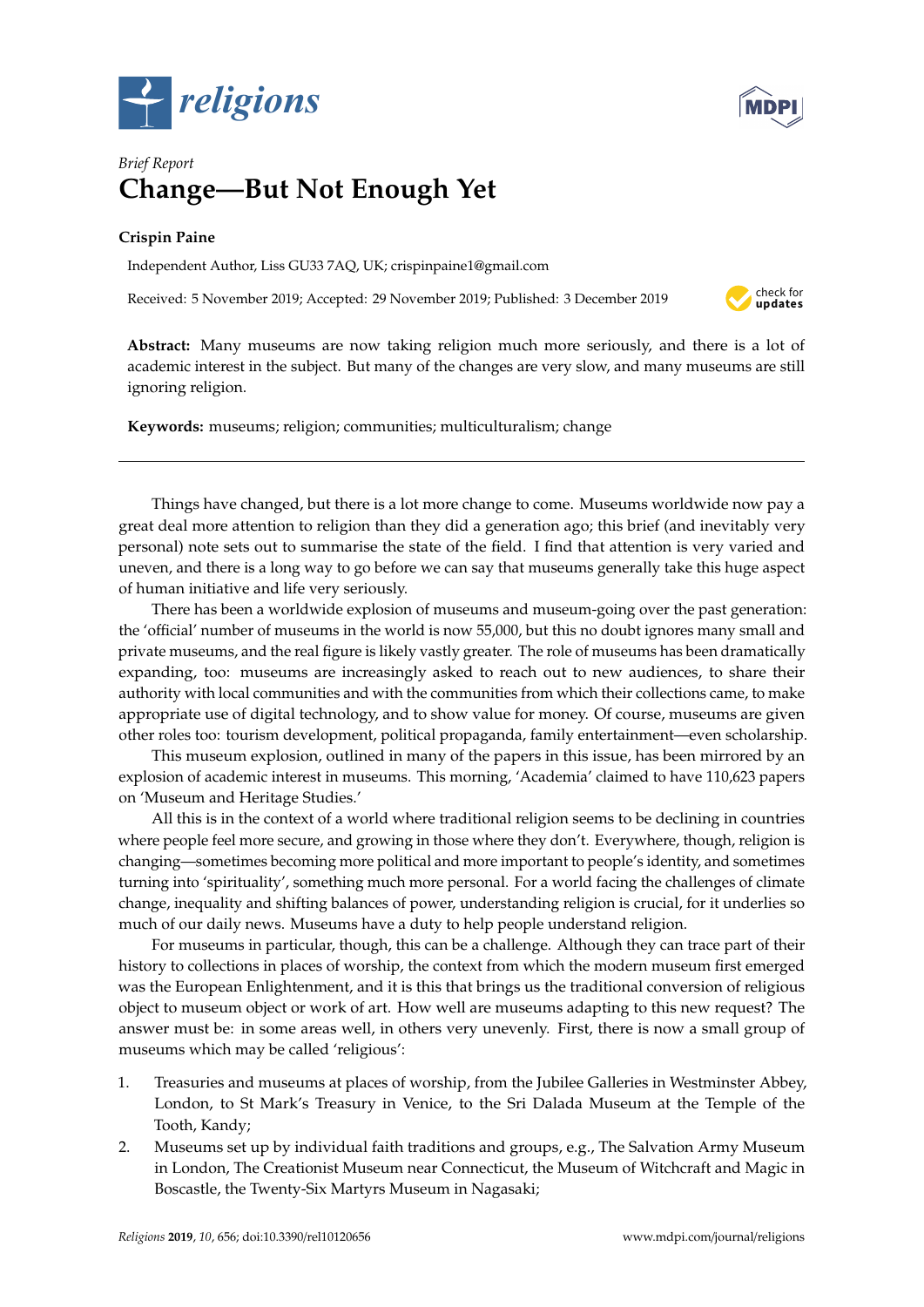3. Those few museums worldwide that aim to objectively treat religion as a human phenomenon. Some are primarily scholarly, like the State Museum of the History of Religion in Saint Petersburg, or the Museum of Religions at Marburg. Others derive from faith traditions that accept many paths to the Infinite, like the Chaitanya Jyoti Museum at the Sai Baba Ashram in Puttarpathy. Finally, there are museums with a strong multicultural agenda, like the Museum of World Religions in Nicolet, Quebec, or Saint Mungo Museum of Religious Life and Art in Glasgow—these aim to help local people of different faiths to understand each other.

Far more important than these museums which focus on religion are the thousands of other museums and art galleries in the world for which religion is only part of the story they tell, and in which religious objects are but part of their collections. Here the picture is improving—in some places improving fast—but it is still very patchy indeed.

Anthropologists, closely followed by archaeologists, have always taken religion very seriously as a human phenomenon, and the great 'World Cultures' museums continue to do so (at least, they take other people's religions seriously; their own traditions they tend to ignore.) Archaeology museums, too, often foreground statues and other finds that reflect religious practice in antiquity. Seldom, though, does one come away from a museum archaeological display feeling that one understands ancient religion on a personal and interior level. Only occasionally, as in the London Science Museum's new medicine galleries, does one encounter religion in science or natural history museums—unless, of course, one counts Creationist museums.

Some of the most notable change is taking place in art galleries and decorative arts museums. Exhibitions like 'Seeing Salvation' at London's National Gallery in 2000<sup>1</sup> have had a big impact, but, though there have been a good number of such impressive exhibitions, there has been little change in the approach galleries take in their permanent displays. The emphasis is still on beauty, artist, style, school. An altar-piece, painted as the focus of a priest's devotion when saying mass, is still usually presented as a work of art rather than a functional object whose function needs explaining. It is perhaps in those museums which cover a range of topics but are not rigidly departmentalised that the most change has occurred, for there—for example—an anthropologist can negotiate access to art collections. So, often, valuable initiatives are the product of the enthusiasm of individuals—directors or curators or educators.

Very often, the motive for foregrounding religion in museums is either multiculturalism or (its opposite?) nationalism. There are many examples worldwide of national and local governments recruiting religion as part of their use of museums to promote loyalty and respect. Bozoğlu [\(2019\)](#page-3-0) shows how Panorama 1453 Museum in Istanbul invokes Sunni Islam in aid of the policies of Erdoğan's AKP party.

A more common motive, perhaps, is multiculturalism. The 'multicultural agenda' sees religion as one of the defining characteristics of minority communities, and museums (especially in places with large immigrant communities) present their religions both as a way of attracting a more diverse audience, and in order to help others to understand that community better. Much of the new concern over religion in museums, and museums' attitudes to and treatment of sacred objects, comes from museum ethnographers and from curators in countries where relationships between dominant and indigenous cultures have become politically important. In some countries, there is an assumed dichotomy between 'western' museums and 'indigenous' culture [\(Lathrop](#page-3-1) [2016\)](#page-3-1).

Again, temporary exhibitions are far more common than permanent displays, but one should also note the frequency of museum activities aimed at schoolchildren that focus on aspects of religion; we know far too little about the activities of museum educators in this field. Museum educators, moreover, are often involved in the provision of events and activities for adults, and frequently take the initiative in building links with local communities.

<sup>1</sup> The lead was taken by Neil MacGregor, the museum's Director. See [MacGregor and Langmuir](#page-3-2) [\(2000\)](#page-3-2).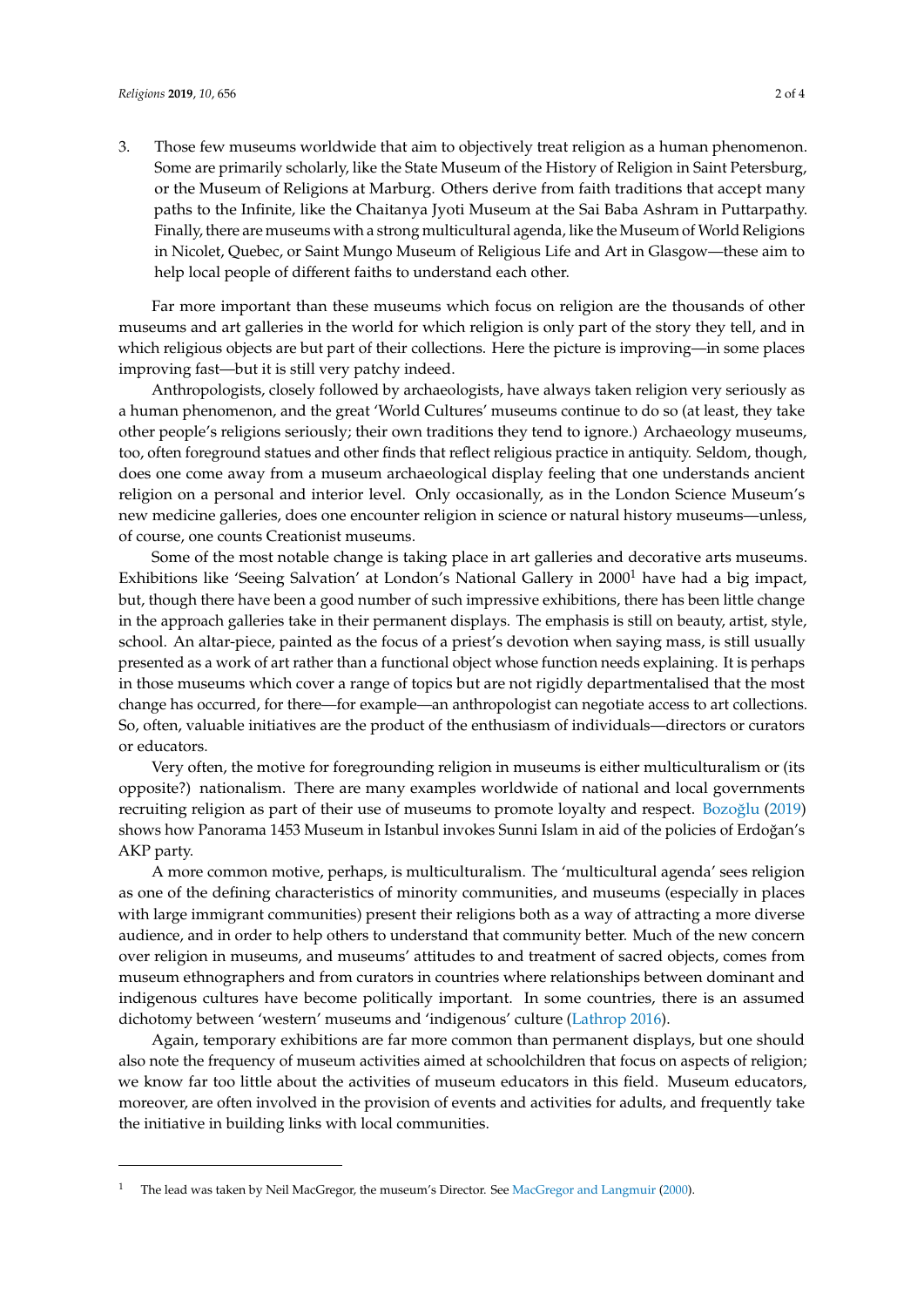Helping people understand religion and to sense what it can feel like to be a believer, is an enormous challenge for museums. Objects by themselves can only go so far, and museums use many other techniques, including employing people from the relevant faith group as guides or volunteers, who can relate personally and directly to visitors. Some museums open their galleries to faith groups willing to hold services/rituals in the museum itself. A wonderful new tool will perhaps be available once Augmented Reality techniques become more affordable; visitors will be able to 'take part' in rituals themselves and to virtually handle museum objects.<sup>2</sup> Multimedia techniques, including AR, are already used in theme parks to tell 'religious' stories, athough, to date, these mainly seem to be creation myths. The recently-opened 'Legend of Pan Gu' at Lanzhou tells the story of the god who, helped by the dragon and the phoenix, created the earth. In the Virtual Experiential Museum in Varanasi, the visitor can experience the descent of the Ganges from the hair of Siva.

If museums are sometimes reluctant to get involved with religion, especially unfamiliar religions, this is understandable: religion is highly emotive as well as hugely complicated. Any museum that accepts a responsibility to involve the originating community in the care and display of 'their' objects is committing to a great deal of time as well as gaining great benefit. Many faith traditions see their sacred objects as living beings, and, for example, forbid their display or severely restrict who can see them. Some require their objects to be kept in special conditions: on a top shelf, facing in the right direction, not with 'alien' objects, not frozen or pest-treated, regularly reverenced with an appropriate ritual. Other communities, of course, simply call for their objects to be returned to them, and, to the general public, 'restitution' is perhaps the best-known aspects of religion in museums. The 'de-colonisation' of museums is one of the main ways in which museums with World Cultures collections find themselves actively involved with religion, and, despite the huge demands it makes on museum time and resources, they become a different sort of institution, and a more valuable one.

It is in social history museums that the least progress seems to have been made so far. Social history museums have traditionally treated religion mainly in terms of the history of organisations; when they have researched local history, it is the dates that churches were built that have loomed largest. However, below the religion of the big buildings, the organisations with their powerful leaders, the disputes over doctrine and the focus on the next life, there has always lain a popular religion put together by the local community, focussing on this-life benefits, and often dismissed as 'superstition'. One might hope that social history museums would give as much or more attention to the religion constructed by their local community as to the formal religious structure of the land. Of course, folk museums have always been attentive to superstitions, and have displayed old boots found above the hearth, bottles full of pins, and horseshoes hung above stable doors. But they have made little attempt to understand the people who used these objects, which are too often simply seen as curios. Social history curators in Western Europe nowadays tend to have had no religious background or education, and, as a result, tend not to see the 'religion' in the communities they are studying. As a one-time social history curator myself, I find the failure of social history museums to research and interpret popular religion a disappointment.

Equally or more unsatisfactory is that we know so little about our visitors. What religious beliefs and practices do they have, if any? How much do they know about other people's religions? How do they respond to the stories we are telling? Only a few museums seem able to afford this type of qualitative visitor survey, or to attract scholars willing to do this kind of research [\(Berns](#page-3-3) [2015\)](#page-3-3). Here, perhaps, lies the greatest challenge for those of us who see interpreting religion as one of the key roles of museums over the next generation.

**Conflicts of Interest:** The author declares no conflict of interest.

<sup>2</sup> This will, of course, raise many questions over what reality religious rules and practices refer to. Can the visitor use the museum's real altar and chalice to say a virtual mass?